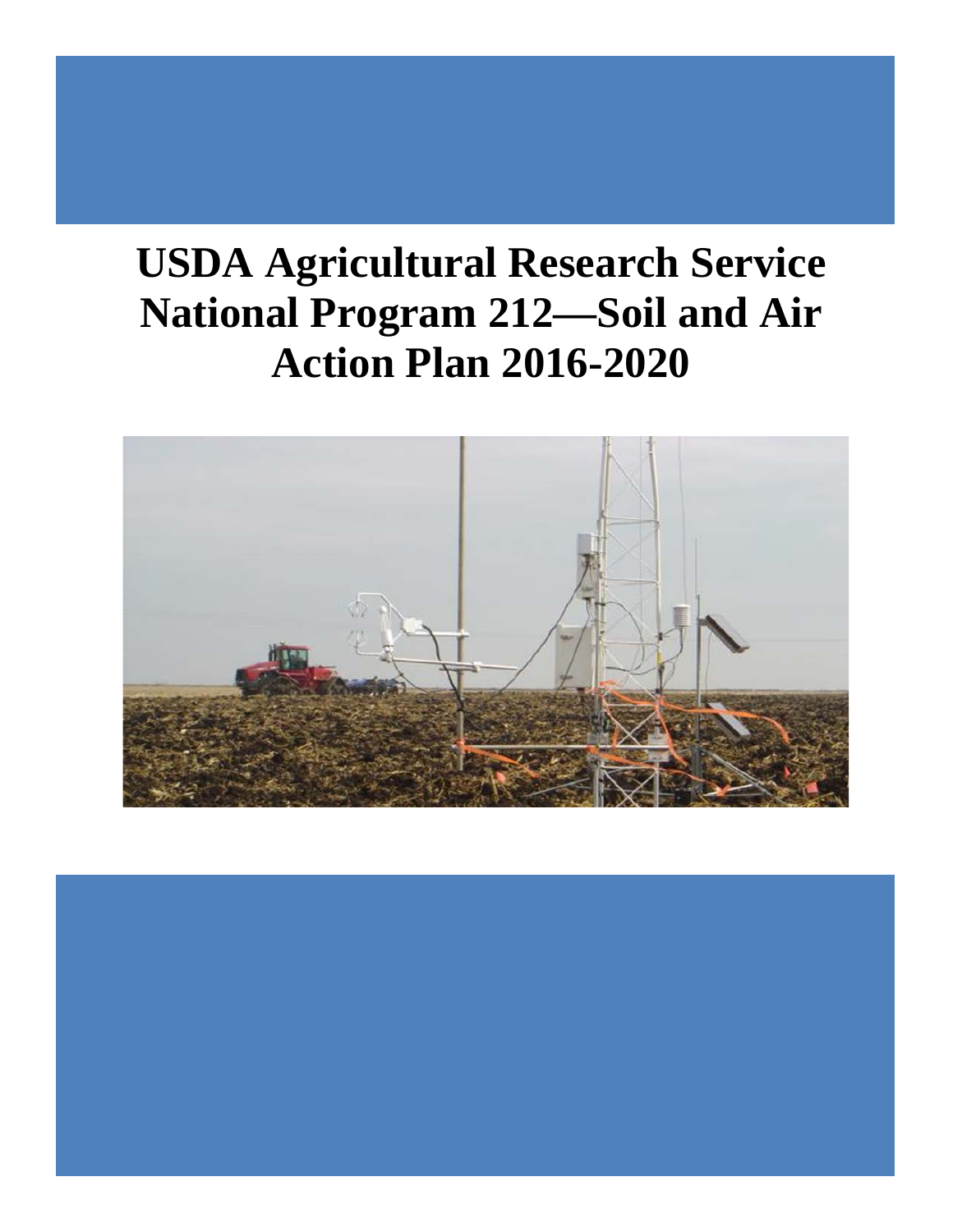## USDA Agricultural Research Service

# National Program 212 SOIL AND AIR

# Action Plan 2016-2020

**Goal**: The goal of National Program (NP) 212 - Soil and Air, is to expand, maintain, enhance, and protect soil resources essential for U.S. agricultural production as well as to optimize the management of crop nutrients and greenhouse gas emissions (GHG) from agricultural soils and byproducts, and explore options for production management in the face of global climate change.

The National Program 212 research outlined in this Action Plan has been expanded to include the projects from the former National Program 214, Agricultural and Industrial Byproducts*.* The merger of these two National Programs will offer improved efficiency in use of available resources and stronger multidisciplinary cooperation for an improved, holistic approach by bringing together scientists from a wide variety of research fields into one stronger soil and air program.

The projects developed under this Action Plan will:

- Develop and improve management practices and stewardship strategies that protect beneficial biological, chemical, and physical soil properties, resulting in agriculturally versatile soil resources that are resilient to climate change and other environmental and management challenges;
- Develop and improve nutrient management practices that improve nutrient use efficiency; protect soil productivity; reduce off-site movement of reactive nitrogen, phosphorus, or other nutrients; protect air and water resources; and minimize human and environmental risks; and
- Develop and improve management practices and stewardship strategies to reduce soil pathogens and antibiotic resistance; reduce air and odor emissions from animal systems; reduce environmental risk of potential contaminants from cropping and postharvest systems; and reduce the risk and develop beneficial uses of agricultural, municipal and industrial byproducts; to mitigate potential environmental risks related to agricultural practices.

The results of this research will help to:

- Ensure the availability of soil resources needed to provide food, feed, fiber, and feedstock for an expanding global population;
- Optimize management strategies and practices that protect biological, chemical, and physical soil characteristics and enhance overall soil health and productivity, especially in the face of drought, saline buildup, and other challenges that may be associated with climate change;
- Reduce the loss of nutrient amendments such as nitrogen and phosphorus from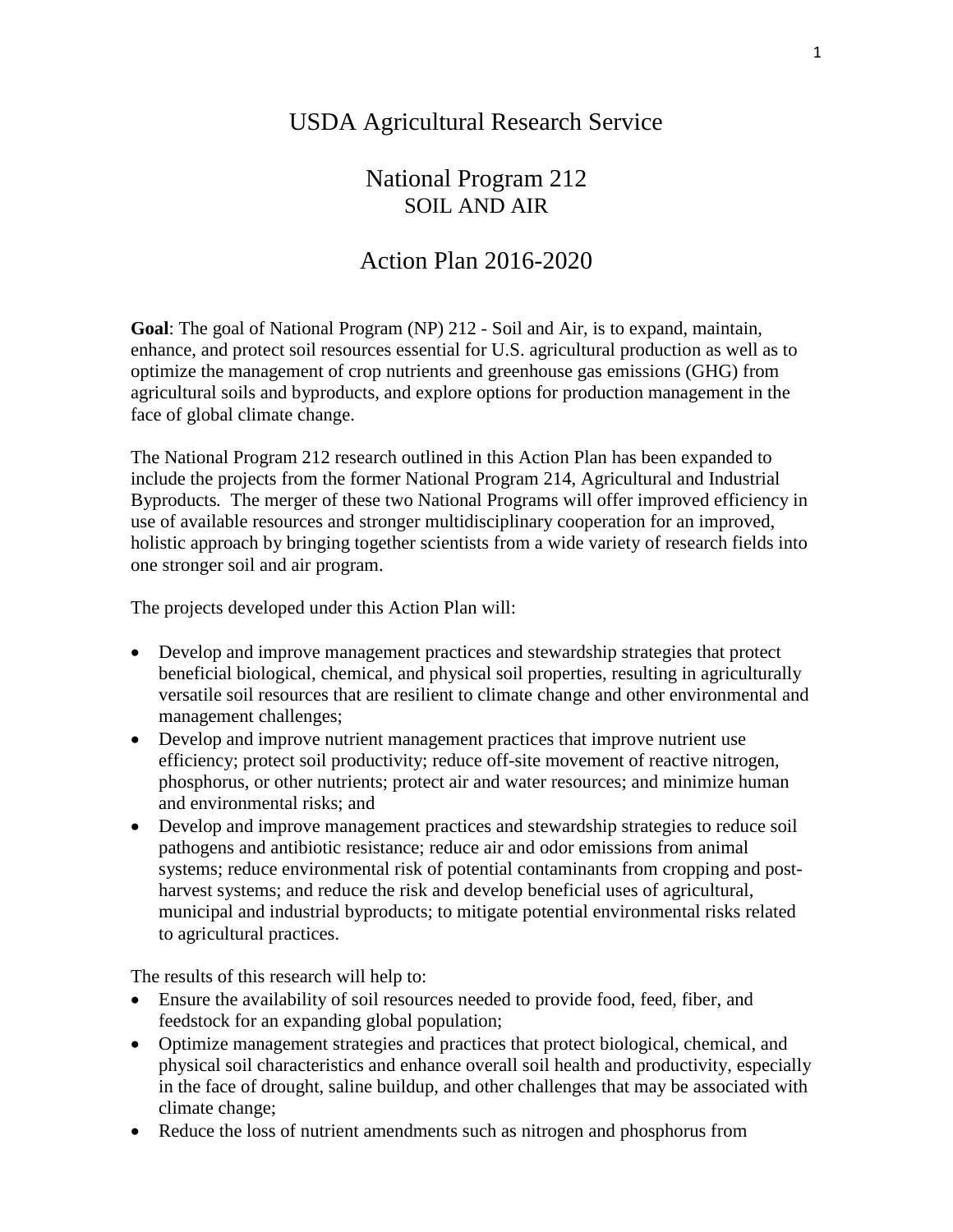agricultural landscapes;

- Minimize the release of particulate, odor-causing, volatile and greenhouse gas emissions;
- Optimize best management practices that reduce risks associated with pathogens, antibiotic resistant bacteria, and antibiotic resistance genes; and
- Develop uses for agricultural, industrial, and municipal byproducts, including manure.

 Meeting the complex and dynamic challenges related to developing a sustainable, intensified agriculture requires a multi-location, multi-faceted, long-term approach. In addition to conducting single-site research projects, ARS scientists in this National Program participate in long-term, multi-location national research projects that include investigations into important biotic and abiotic factors in soil management and greenhouse gas emissions. Project partners include existing and emerging working groups and ARS networks [including REAP (ARS-Resilient Economical Agricultural Practices); CEAP (Conservation Effects Assessment Project); GRACEnet (Greenhouse gas Reduction through Agricultural Carbon Enhancement network); and Livestock GRACEnet] as well as groups from universities, the Cooperative Extension Service, private industry, other U.S. agencies, and national and international cooperators.

The long-term research approach in NP 212 will enable close cooperation and information sharing with scientists involved with the ARS Long-Term Agro-ecosystems Research (LTAR) network, the USDA Regional Biomass Research Centers, and the USDA Climate Hubs, which transfer information to help farmers, ranchers, and forest landowners adapt to climate change and weather variability. NP 212 research results will also be used to facilitate data synthesis and utilization in GRACEnet, REAP, and other ARS databases.

NP 212 has a broad range of stakeholders for whom the research in this National Program has significance, including Federal, State, and Local agencies; university researchers;

producers and commodity groups; farmers, ranchers, and landholders; non-governmental organizations (such as the Nature Conservancy, Environmental Working Group, and Union of Concerned Scientists); and extension educators.

The research associated with the NP 212 Action Plan is grouped within three major research components:

- 1. Management and stewardship of soil resources;
- 2. Managing nutrients in agroecosystems; and
- 3. Reducing environmental risk of agricultural operations.





To achieve the overall goals of NP 212, components of the research are large multidisciplinary efforts that involve collaborations with agricultural researchers conducting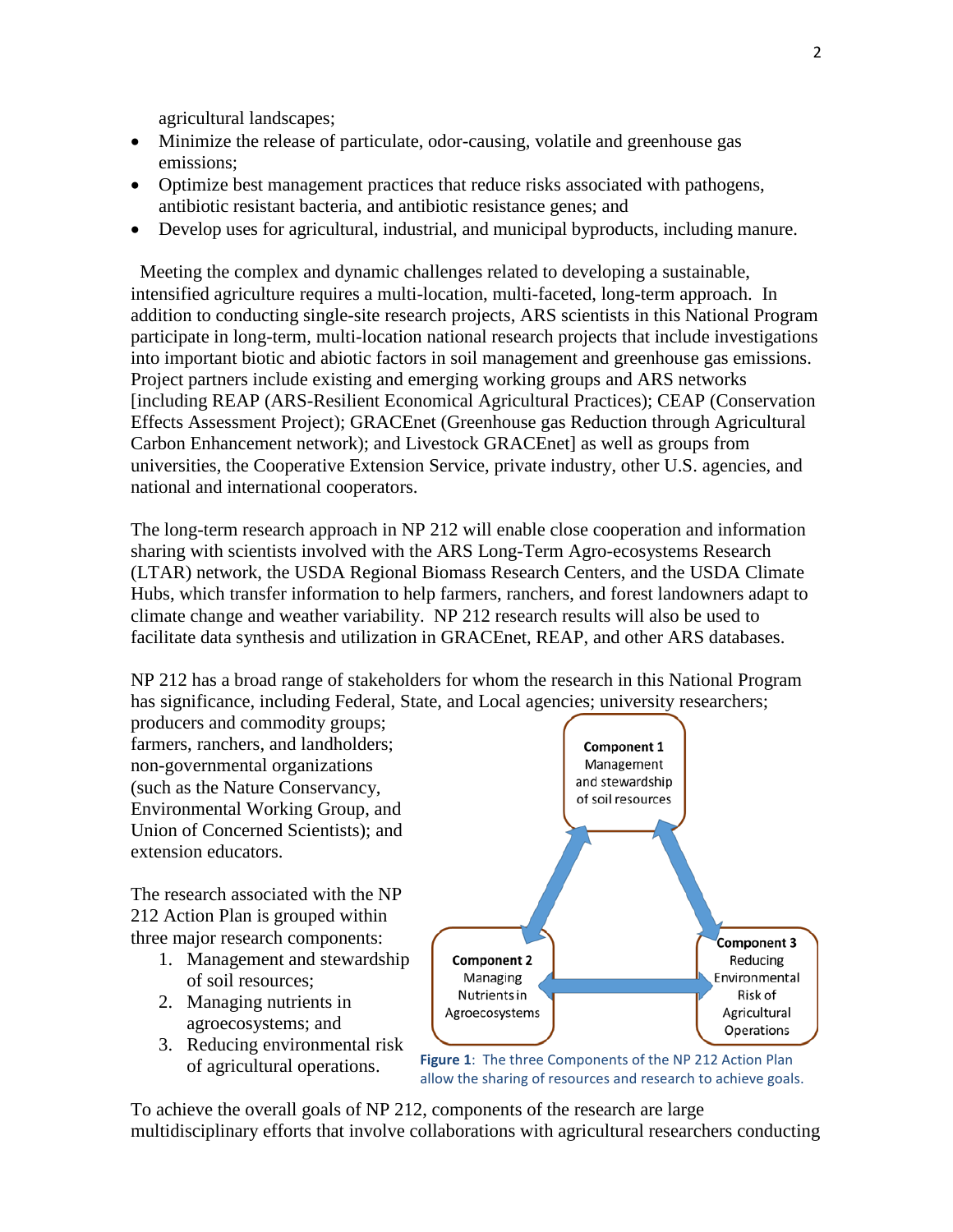research in different components of this action plan (See Figure 1). For instance, soil health (component 1) is related to organic carbon sequestration, which contributes to improvements in soil chemical, physical and biological properties, and is also related to nutrient cycling (component 2) and reduction of the risk of potential contaminants (component 3).

It is not possible to carve out distinct research components with neat, sharp boundaries due to the interaction between soil and air resources within agroecosystems (Figure 1). Stewardship of soil resources, managing nutrients, and reducing environmental risk of agricultural operations are all closely related. For the purpose of this 5-year Action Plan, research on aspects of soil health other than those related to managing nutrients is generally contained in Component 1. Component 2 brings together all aspects of nutrient management to increase coordination across all projects that address the high priority, highly visible, nutrient management issues, such as reactive nitrogen. Component 3 focuses on research to reduce environmental and human health risks from agricultural operations, as well as developing beneficial agricultural uses for agricultural, industrial, and municipal byproducts. A project can include work in one, two, or all three components of NP 212.

Additionally, components of NP 212 research are multidisciplinary efforts that involve collaborations with agricultural researchers from other programs. Thus, NP 212 projects will complement research being conducted in several other ARS National Programs, including NP 107, Human Nutrition; NP 108, Food Safety; NP 211, Water Availability and Watershed Management; NP 213, Biorefining; NP 215, Pasture, Forages, and Rangeland Systems; NP 303, Plant Diseases; NP 304, Crop Protection and Quarantine; and NP 305, Crop Production. In addition, NP 212 projects will also complement research efforts being conducted in NP 216, Agricultural System Competitiveness and Sustainability, especially NP 216's new climate change adaptation projects in the area of Genetics by Environment by Management interactions (GxExM).

## **RELATIONSHIP TO THE ARS STRATEGIC PLAN**

Outputs of NP 212 research support the Actionable Strategies associated with the performance measures listed below from the *ARS Strategic Plan for 2012 – 2017*, Strategic Goal Area 2: Natural Resources and Sustainable Agricultural Systems; Goal 2.2 – *Improve Quality of Atmosphere and Soil Resources, Understand Effects of Climate Change* and Goal 2.4 – *Effectively and Safely Manage and Use Manure and Other Agricultural and Industrial Byproducts In Ways That Maximize Their Potential Benefits While Protecting the Environment and Human and Animal Health. [\(http://www.ars.usda.gov/Aboutus/docs.htm?docid=1415\)](http://www.ars.usda.gov/Aboutus/docs.htm?docid=1415).* This Action Plan also aligns with Goals 2A, *Responding to Climate Variability* and 3B *Landscape-Scale Conservation and Management* of the USDA Research, Education, and Economics Action Plan (February 2012).

#### **COMPONENT 1: MANAGEMENT AND STEWARDSHIP OF SOIL RESOURCES**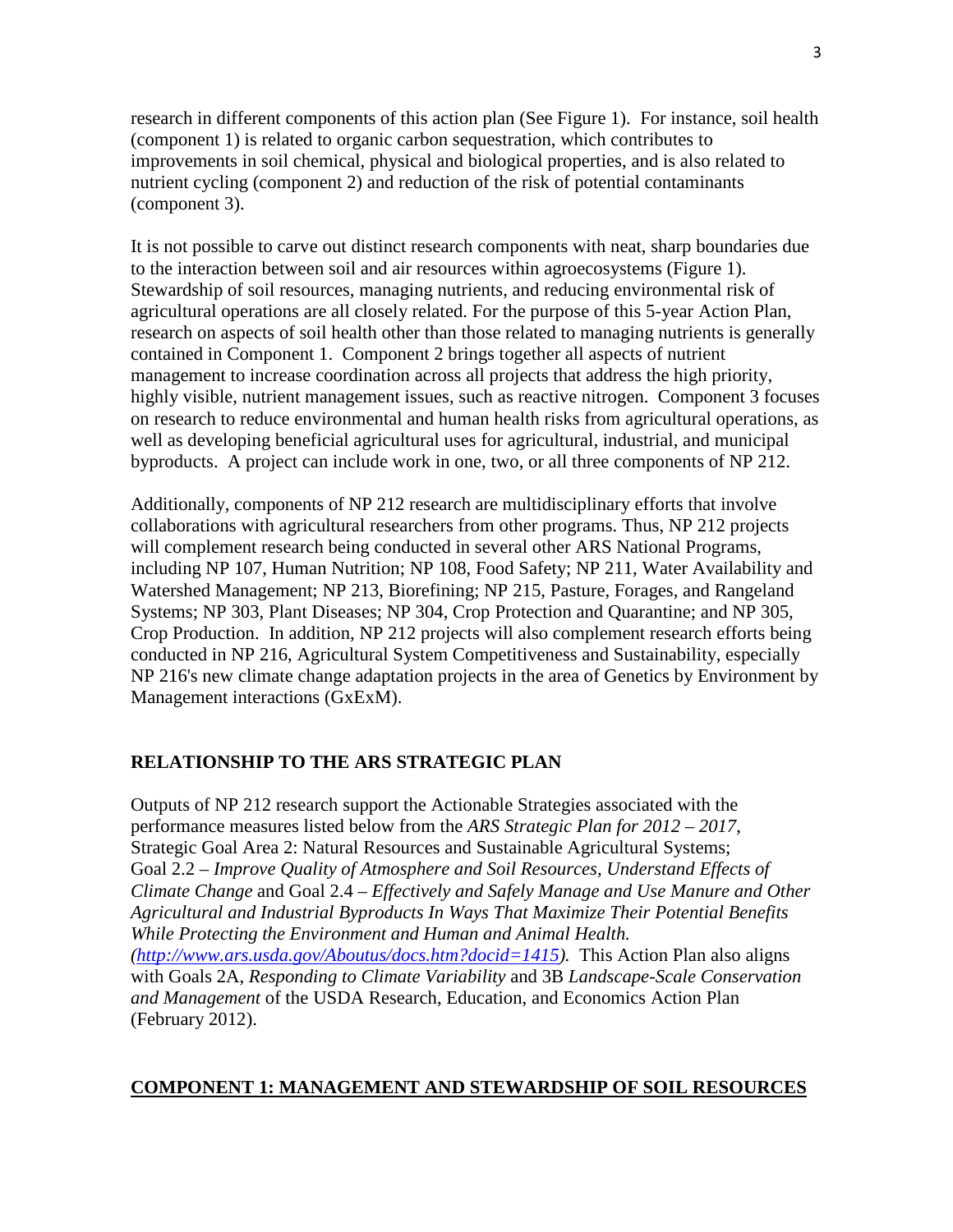Healthy soil resources are key to agricultural productivity. Extreme climatic events (e.g., droughts, intensive precipitation, and higher and lower temperatures) are increasing in frequency and intensity, and adversely affect soil resources. Soil erosion by wind and water continues despite agricultural management to protect soil, while some tillage and the lack of cover cropping or cover residue contribute to off-site transport of soil particles. Soil compaction, soil acidification, and buildup of salts also contribute to soil degradation.

Increasing soil carbon sequestration improves soil organic matter, cation exchange capacity, aggregate stability, nutrient availability and water-holding capacity, all of which are essential for maintaining agricultural productivity. Management practices that help increase carbon sequestration also contribute to reduced wind and water erosion, help ameliorate and restore degraded soils, and could add to the strategies available to producers to adapt to climate change. Integrating findings about the physical, chemical, and biological properties of soils will improve efforts to measure, model, and manage soil resources. This information, in turn, will be essential for limiting soil degradation, mitigating greenhouse gas emissions, sequestering soil carbon, improving nutrient use and cycling, building resilience to climate change, and enhancing soil health and resilience. Long-term studies of practices and/or combinations of practices such as no-till production, cover cropping, manure amendments, composting, and agricultural byproduct management can contribute information needed to prevent soil degradation, and increase soil health and carbon sequestration. These practices will also be beneficial for soil biological properties that enhance soil sustainability and resilience.

New tools for research on soil microbiomes and soil ecosystems are revolutionizing the understanding of soil biology. These advances offer new opportunities to promote agroecosystem services that provide long-term sustainable protection of air, soil, and water quality; and improve crop production levels, quality, and safety. Additionally, remote sensing tools provide powerful tools for detecting and monitoring soil degradation and protecting soil resources.

Multi-location, multi-disciplinary scientific and engineering groups contributing to longterm projects, such as ARS REAP, GRACEnet, LTAR, and CEAP, have proven to be an effective way to foster collaborations. These efforts advance new production and conservation methods, the development of decision support technologies, the collection and stewardship of high quality data, and the development of critical scientific expertise for sustainable, long-term research.

#### **Problem Statement 1A:** *Preventing and ameliorating soil degradation***.**

The intensification of agricultural systems requires implementing best management and conservation practices to avoid soil degradation and production losses. Accelerated erosion from wind and water, tillage erosion, soil acidification, and salt accumulation lead to soil degradation. This, in turn, reduces crop productivity, soil biological diversity, and soil resilience to extreme climatic events. It also increases on- and off-site environmental degradation and adverse human health impacts. These effects, singly and in combination, eventually result in unproductive, damaged agroecosystems. It is imperative to develop and implement suitable conservation and best management practices to prevent these outcomes.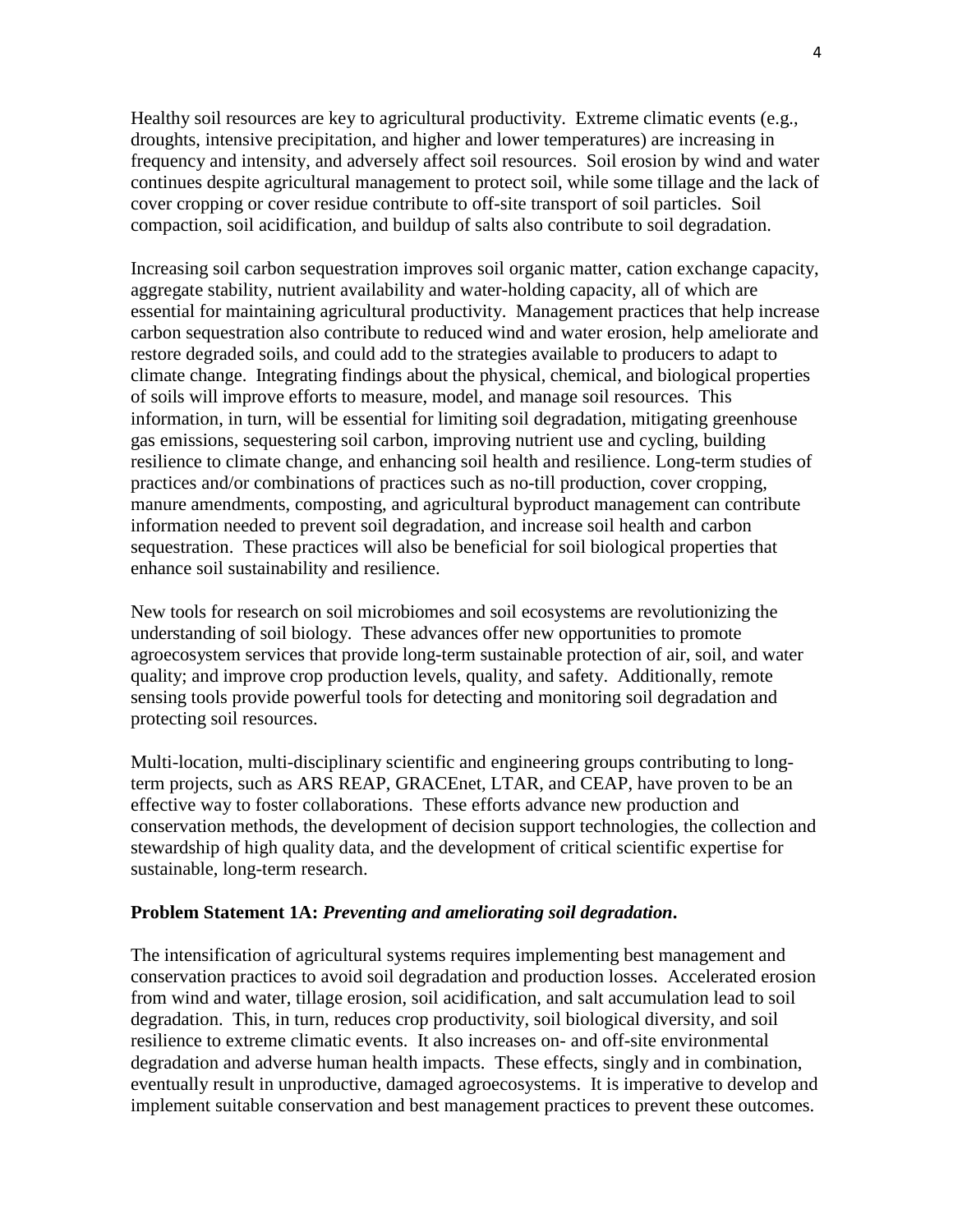#### *Research Needs:*

Increased agricultural intensification will require research to understand and predict how sediment transport and deposition is affected by water, wind, and climate variables. Measurement techniques, including remote sensing tools, are needed to monitor and address erosion rates through space and time. The need continues to evaluate newly emerging soil and water management strategies to understand how they affect soil properties, salinity, and remediation. This knowledge and understanding will facilitate the development, calibration, and validation of expert systems and modeling software essential to improved management and remediation strategies for soils that have been adversely impacted by erosion, compaction, and salinity. Assessing the impact of management practices on soil properties and processes requires multi-year studies, so, it is imperative to coordinate and leverage ongoing studies with existing ARS long-term research efforts to better understand how a changing climate affects soil erosion dynamics.

#### *Anticipated Products*

- Management practices that reduce and mitigate the effects of soil degradation and restore soil function;
- Improved multi-scale models and sensors to predict impacts of management effects on soil degradation; and
- Technologies for minimizing cropping system tillage to increase resilience to climate change and reduce erosion.

#### *Potential Benefits*

• Resilient, sustainable soil that meets societal production needs and provides essential ecosystem services.

#### **Problem Statement 1B:** *Agricultural management for resilient soil.*

Agriculture must be intensified to meet expanding societal needs for food, feed, fiber, and fuel, while incorporating management practices that mitigate greenhouse gas emissions. Practices must also sequester atmospheric carbon, improve nutrient use efficiency, and promote soil health for resilient soil. Agricultural management affects mass and energy fluxes between soil and air that are directly related to physical, chemical, and biological properties promoting soil health and crop productivity. Agriculture plays a pivotal role as both a source and sink for greenhouse gases, which provides producers an opportunity to reduce and mitigate greenhouse gas emissions. Cost-effective agricultural practices for resilient soil will vary, depending on cropping systems, soil types, and climatic conditions. Modifying soil systems to meet complex and sometimes competing societal needs is even more challenging because of the need to consider how climate change will affect soil systems. Emerging enzymatic, thermochemical, and hydrochemical bioenergy platforms present new agricultural opportunities, but research is needed to ensure feedstock harvest and production practices promote good soil health and related agroecosystem services.

#### *Research Needs*

Multidisciplinary team efforts are essential for developing and improving wholefarm process models for life cycle analyses. Research is needed in developing and evaluating soil management practices, including the use of cover crops and soil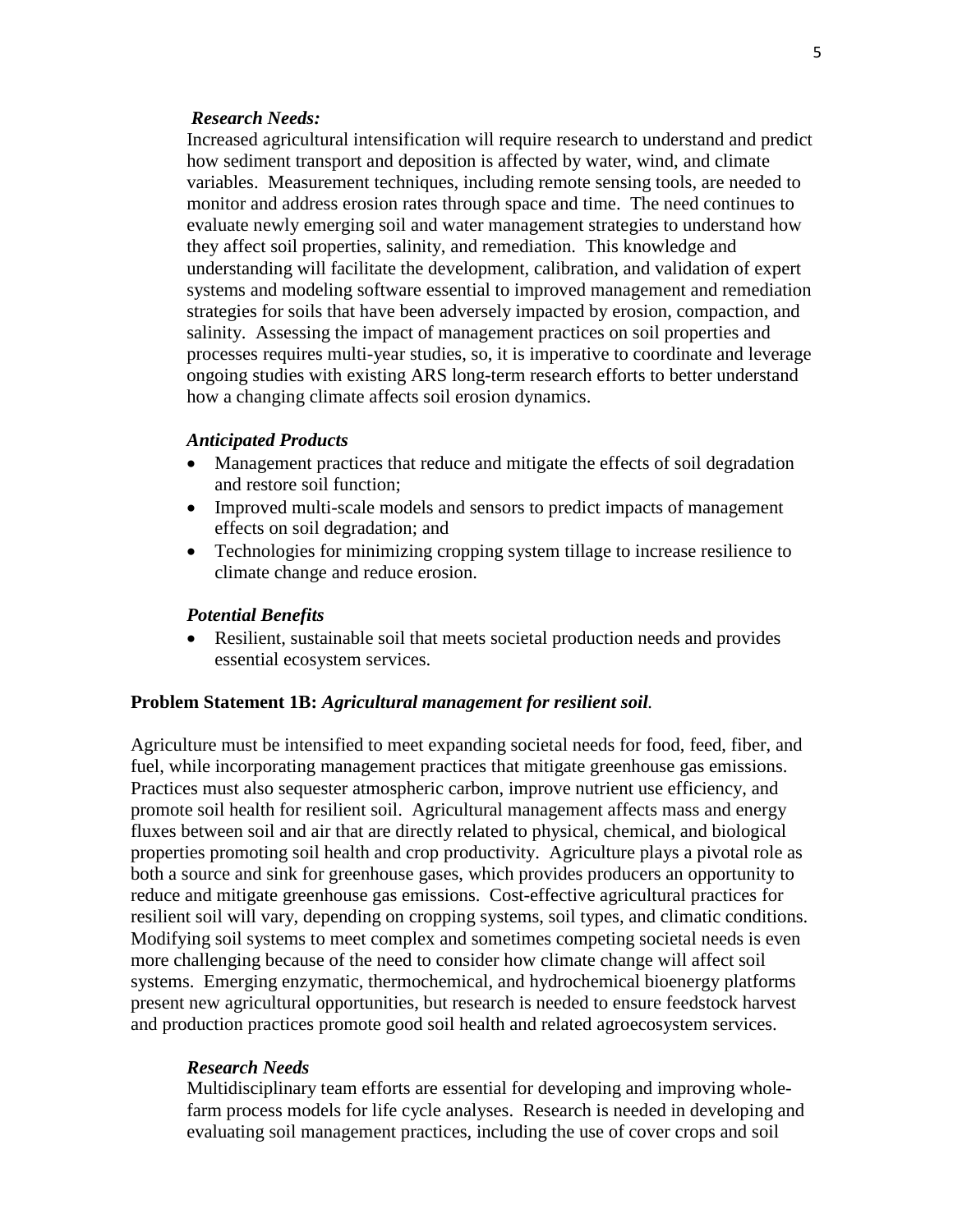amendments, to mitigate greenhouse gas emissions, sequester carbon, promote nutrient cycling, and build and promote healthy resilient soils for a range of soil types, cropping systems, and climates.

New tools, such as a comprehensive soil health index that integrates new information about the effects of management on soil physical, chemical and biological properties, are needed to reliably assess how extensively sustainable cropping practices have been adopted across agricultural landscapes. In addition, spatial, temporal, and mechanistic soil studies are needed to elucidate underlying mechanisms contributing to changes in soil carbon sequestration, soil health, greenhouse gas emission, and biogeochemical cycles. Furthermore, there is a need to identify how soil health contributes to climate change adaptation and/or is affected by climate change. Work is also needed to identify mitigation strategies that increase carbon sequestration while maintaining higher yields. This would include long-term holistic data on systems performance (soil properties, nutrient cycling, microbial communities, yield, and profitability) across agricultural landscapes. This would also include expanding national databases such as GRACEnet and REAP to facilitate the continuing process of refining, validating, and calibrating predictive and process models. New and improved methods, measurement techniques, and remote sensing technology are needed to facilitate sampling and mapping soil properties for use in facilitating rapid, accurate, and cost-effective sampling and mapping of landscape properties and fluxes. Research is needed on thermochemical coproducts, which can be used as soil amendments, to identify properties in these materials that enhance or degrade soil quality.

## *Anticipated Products*

- New and improved sensors and measurement tools;
- Improved or new multi-scale predictive and process models and decision support tools;
- Predictions of carbon stock changes in diverse agroecosystems using processbased models and climate data;
- Management practices that promote soil quality, enhance soil health and increase carbon sequestration, mitigate greenhouse gas emissions, and/or increase soil resilience to climate change (e.g., drought);
- Expanded and new databases providing information relevant to the mission of the USDA Climate Change Hub network, GRACEnet, and LTAR databases; and
- Soil Health Index (indicator).

#### *Potential Benefits*

- Sustainable agricultural systems;
- Increased soil resilience to climate change (e.g., drought);
- Enhanced soil quality and soil health;
- Increased soil carbon sequestration; and
- Reduced greenhouse gas emissions.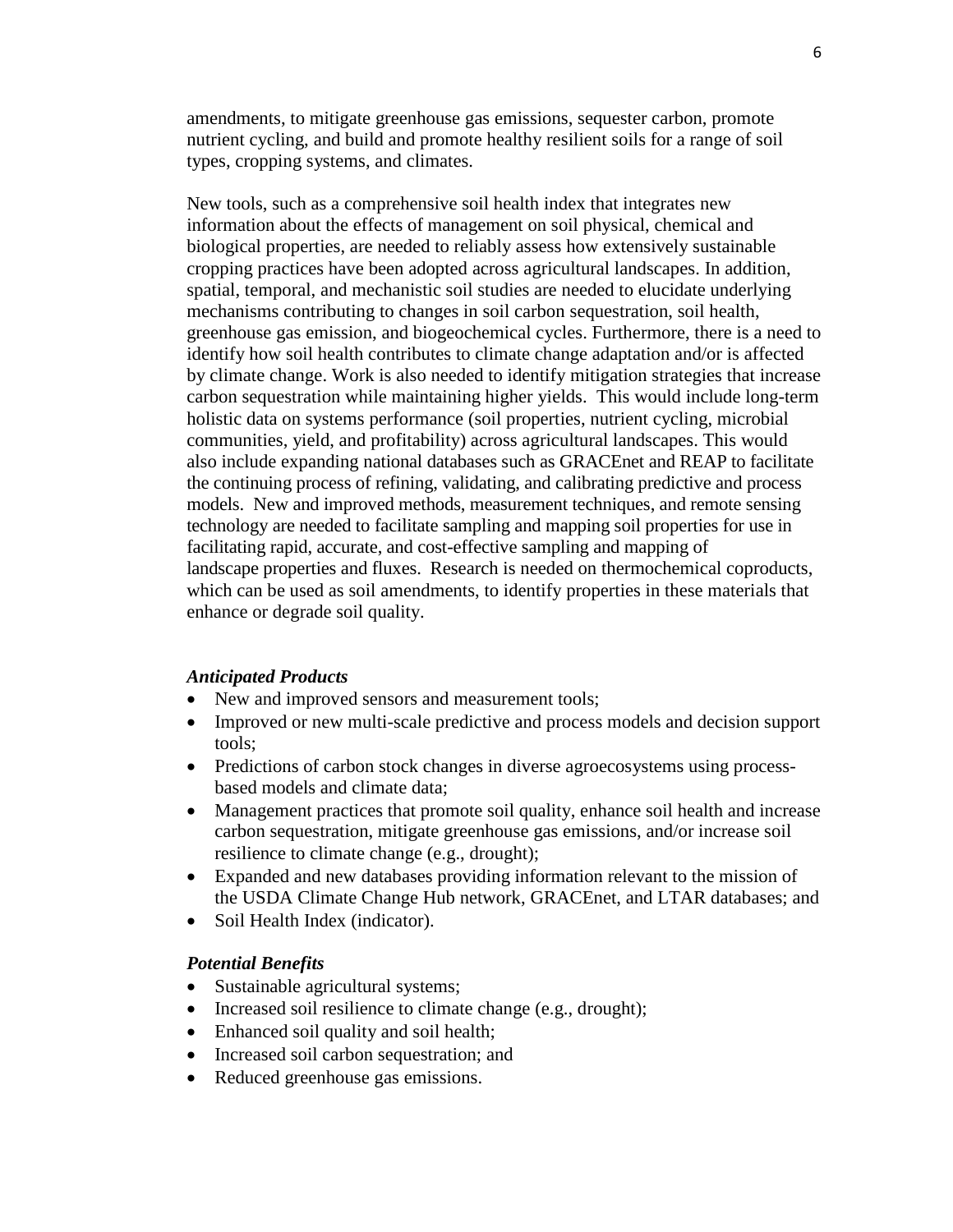#### **Problem Statement 1C:** *Enhancing soil biodiversity and functions*

As agricultural intensification proceeds, a greater understanding of soil biodiversity could prevent degradation and enhance soil sustainability and resilience. Recent advancements in soil biology studies will improve scientific assessments of how different management strategies affect sustainability and soil degradation.

Soil health improvement will also require more research on soil microbial functions. This work is critical for increasing the basic and applied understanding of soil organisms and communities and can contribute to the development of new soil health indices and microbiological databases for beneficial soil microorganisms. There is a need to cooperate with other scientists working on different communities of the soil ecosystem (e.g., bacteria, archaea, fungi, viruses, nematodes, insects, and roots) as well as scientific cooperation on phytobiome studies. More information is needed about how crops affect or are affected by microbial communities and how these relationships can be managed to improve soil health and productivity.

Understanding the soil ecosystem can enhance our understanding of soil-plant interactions, long-term changes in soil health, and agricultural production sustainability. Research on soil ecosystems will require applications of new techniques such as high-throughput sequencing, computational biology, and many "omics" technologies to enable exploration of soil community composition, function, and activity.

#### *Research Needs:*

Soil health is widely recognized as the basis for robust and sustainable agricultural production systems that are necessary for food security, but even basic information about soil health and associated processes/functions is woefully inadequate. Many of the soil processes that influence, and are influenced by, agricultural productivity are not understood. Consequently, insufficient information is available to optimize soil biological processes to promote nutrient availability, provide pest and pathogen protection, and ensure sustainable production. Incorporating factors associated with changing environmental conditions and climates makes this effort even more difficult. Improved measurements of soil health will be crucial to ascertain the effects and interactions of cropping, management practices (conventional and conservation tillage, organic practices), and amendments (e.g., biofuels, biochar, compost, nanomaterials) on agricultural intensification and sustainability. Furthermore, there is a need to identify how species or communities (soil biology) contribute to climate change adaptation and/or are affected by climate change. Such measurements, to be most effective, should be applicable across cropping systems and geographic regions.

#### *Anticipated Products*

- Functional models based on increased understanding of the soil biome and agricultural practices;
- Science-based strategies and agricultural practices that can improve the biological component of soil health and ecosystem services;
- Management practices that can improve the soil biology component of soil health resilience to climate change;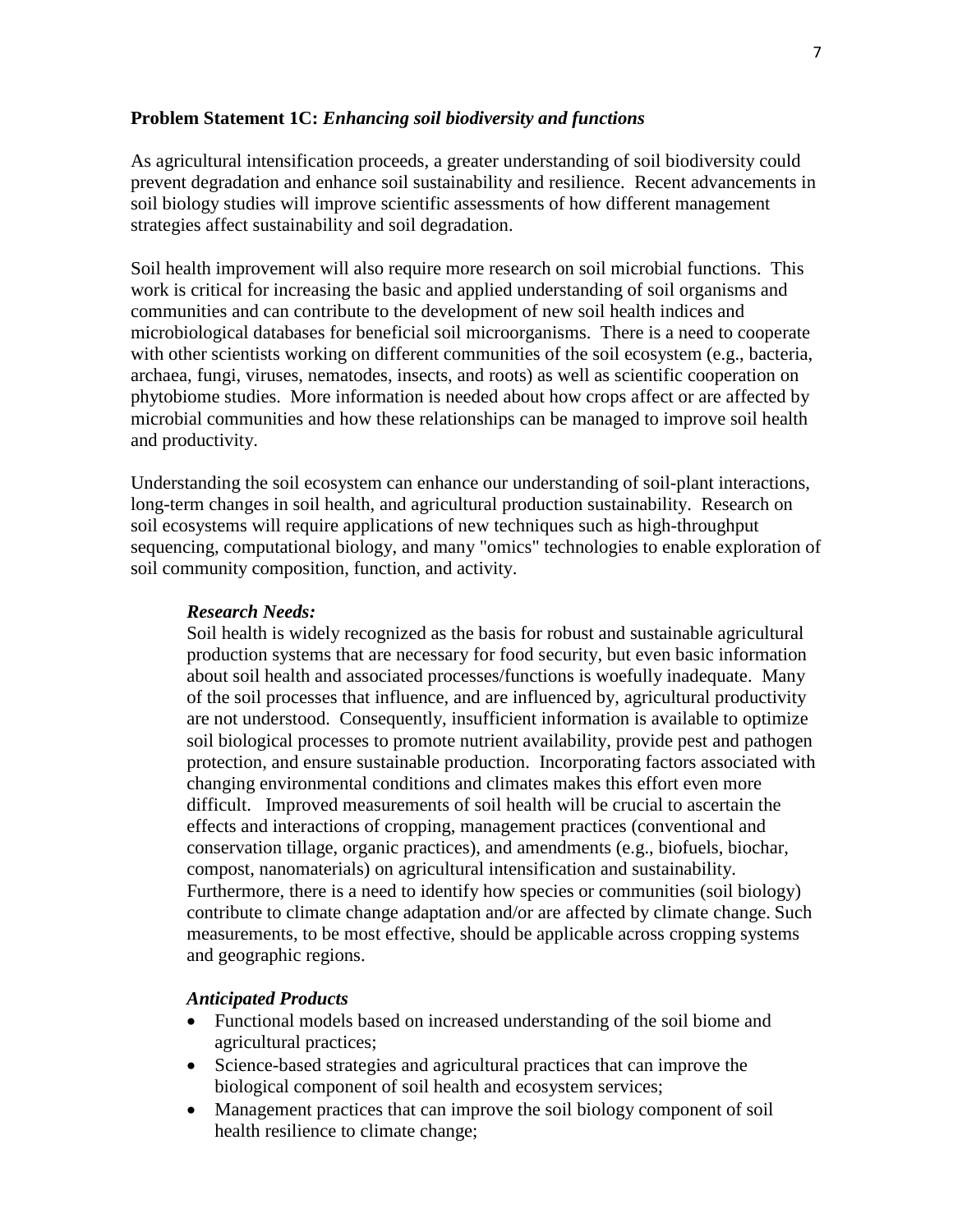- A new national soil microbiome/soil ecosystem database that includes new soil microbiome species, communities, and functions; and
- New and/or improved methodologies for the assessment of microbial community structure and function, particularly as it relates to soil health.

## *Potential Benefits*

- Improved agricultural production and ecosystem services supported by improved understanding of soil biology processes; and
- Resilient and healthy soils that are needed for sustainable agricultural systems as a result of improved soil biology properties and functions.

## **COMPONENT 1 RESOURCES**

Twenty-one (21) ARS research projects that are coded to National Program 212 address the research problems identified under Component 1. ARS locations that are assigned to these projects include:

| <b>AMES</b>          | <b>IA</b> |              |
|----------------------|-----------|--------------|
| AUBURN               | AI.       |              |
| <b>BELTSVILLE</b>    | MD        | (3 projects) |
| <b>BOWLING GREEN</b> | KY        |              |
| <b>BROOKINGS</b>     | SD        |              |
| <b>BUSHLAND</b>      | TX        |              |
| <b>CLAY CENTER</b>   | <b>NE</b> |              |
| <b>FAYETTEVILLE</b>  | AR        |              |
| <b>FLORENCE</b>      | <b>SC</b> | (2 projects) |
| <b>FORT COLLINS</b>  | CO        |              |
| LUBBOCK              | TX        |              |
| <b>MANDAN</b>        | ND        |              |
| <b>MORRIS</b>        | MN        |              |
| PENDLETON            | OR.       |              |
| PULLMAN              | WА        |              |
| ST. PAUL             | MN        |              |
| TIFTON               | GA        |              |
| WYNDMOOR             | PА        |              |

## **COMPONENT 2: MANAGING NUTRIENTS IN AGROECOSYSTEMS**

Best nutrient management practices can ensure optimal soil nutrient levels for meeting the requirements of crops and forages. Such management practices are critical to maintain good economic returns, higher sustainable yields, low environmental impacts, and sustainability of ecosystem services. Optimizing nitrogen and phosphorous inputs through efficient management practices is crucial for increasing economic returns for land managers and reducing agricultural pollutants in watersheds. Achieving this optimization requires more information about nutrient inputs and cycling from manures, composts, agricultural byproducts, cover crops, and other nutrient sources. Data from long- term nutrient management studies that incorporate crop varieties for a wide range of soil types and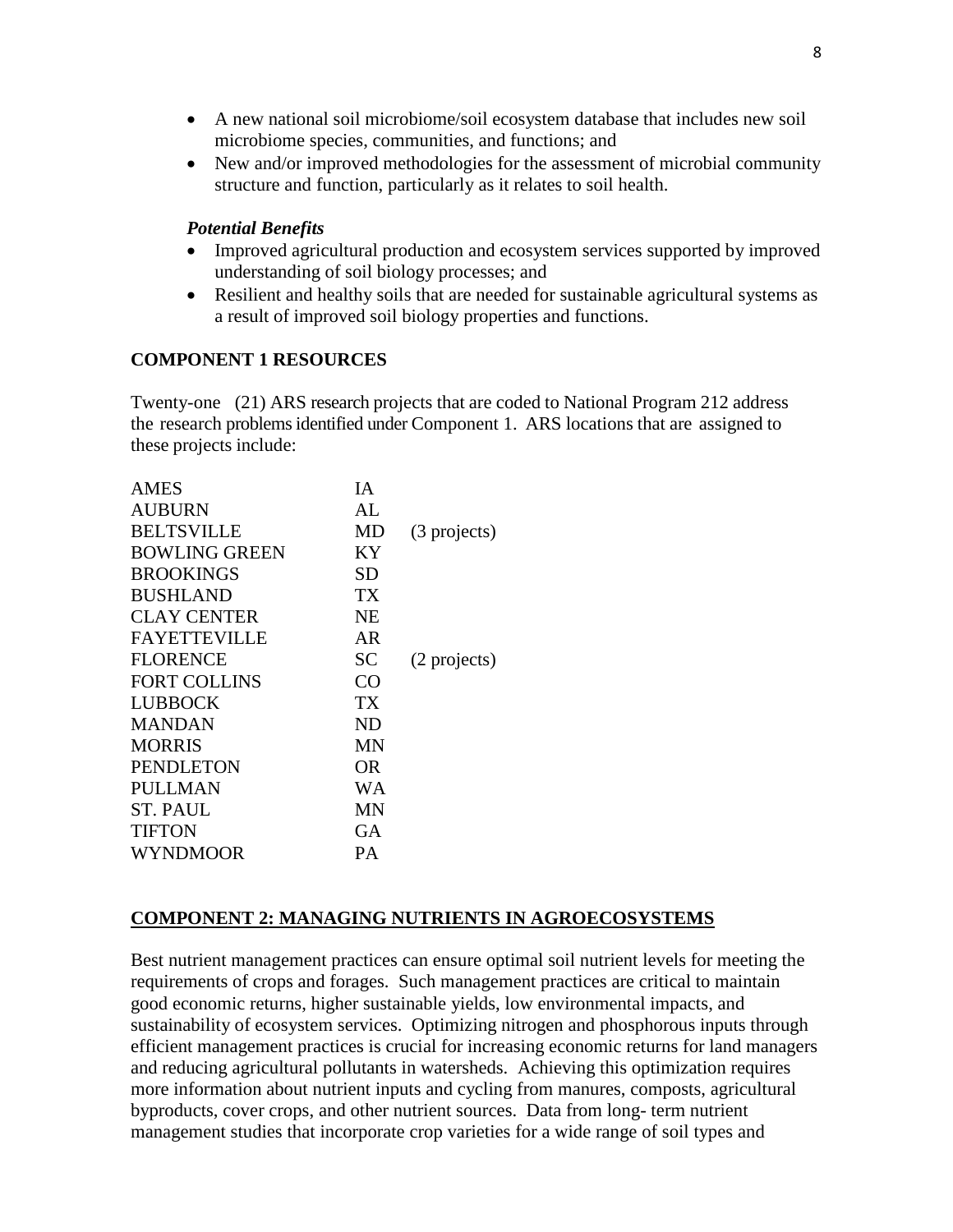environments is essential.

#### **Problem Statement** 2A*: Improving Nitrogen Management.*

Nitrogen is a very important nutrient, but it is also highly mobile and can be found in air, soil, and water. Irrigation, precipitation events and snow melt can contribute to the off-site transport of nitrogen via surface transport, leaching or denitrification, and a changing climate may well exacerbate these losses. Ammonia volatilization is another pathway by which nitrogen is lost from cropping systems, and nitrogen can also accumulate in ecosystems via atmospheric dry and wet deposition.

Nitrogen management and conservation practices can help reduce nitrogen losses, but efforts are still needed to increase nitrogen use efficiency and reduce the loss of reactive nitrogen from agricultural systems. ARS has multidisciplinary scientific teams with expertise in soils, ecological engineering, hydrology, livestock management and nutrition, horticulture, and other areas working to improve nitrogen management, increase nitrogen use efficiencies, and reduce reactive nitrogen losses. More work is needed to increase collaborations between these different research fields on improving nitrogen management and reducing the movement of nitrogen from the soil phase to the air phase. Work is also needed on increasing nitrogen cycling, and, when possible, using nitrification inhibitors and other biogeochemical strategies to increase nitrogen use efficiencies. Reducing reactive nitrogen losses and improving nitrogen management is a challenge that will require collaborations between ARS, universities, and extension, as well as with farmers, producers, industry, and other partners.

#### *Research Needs:*

Research is needed to improve agricultural production and environmental control systems and best management practices that increase fertilizer and manure nitrogen use efficiencies.

The effects of amending soil with animal manures and agricultural bioproducts, needs further study, especially on how these amendments support crop growth and affect nitrogen cycling. Findings could help reduce crop production costs by replacing a portion of mineral fertilizer with manure nutrients. This will also require an increased knowledge of soil microbial processes and how those processes respond to nitrogen management. Work is also needed to identify management practices that reduce nitrous oxide and nitrogen emissions (e.g. ammonia) during fertilizer and manure applications; mitigation strategies that increase nitrogen use efficiency while maintaining higher yields; and new information about the nitrogen cycle at the field level. Research is also needed toward the long-term expansion of GRACEnet and other databases to provide ecosystem services that can help in estimating greenhouse emissions for use in future water and air trading markets.

## *Anticipated Products*

• Guidelines and best management practices for efficient use of fertilizer, animal manure, composts, byproducts, and other organic bioresources to minimize nitrogen loses;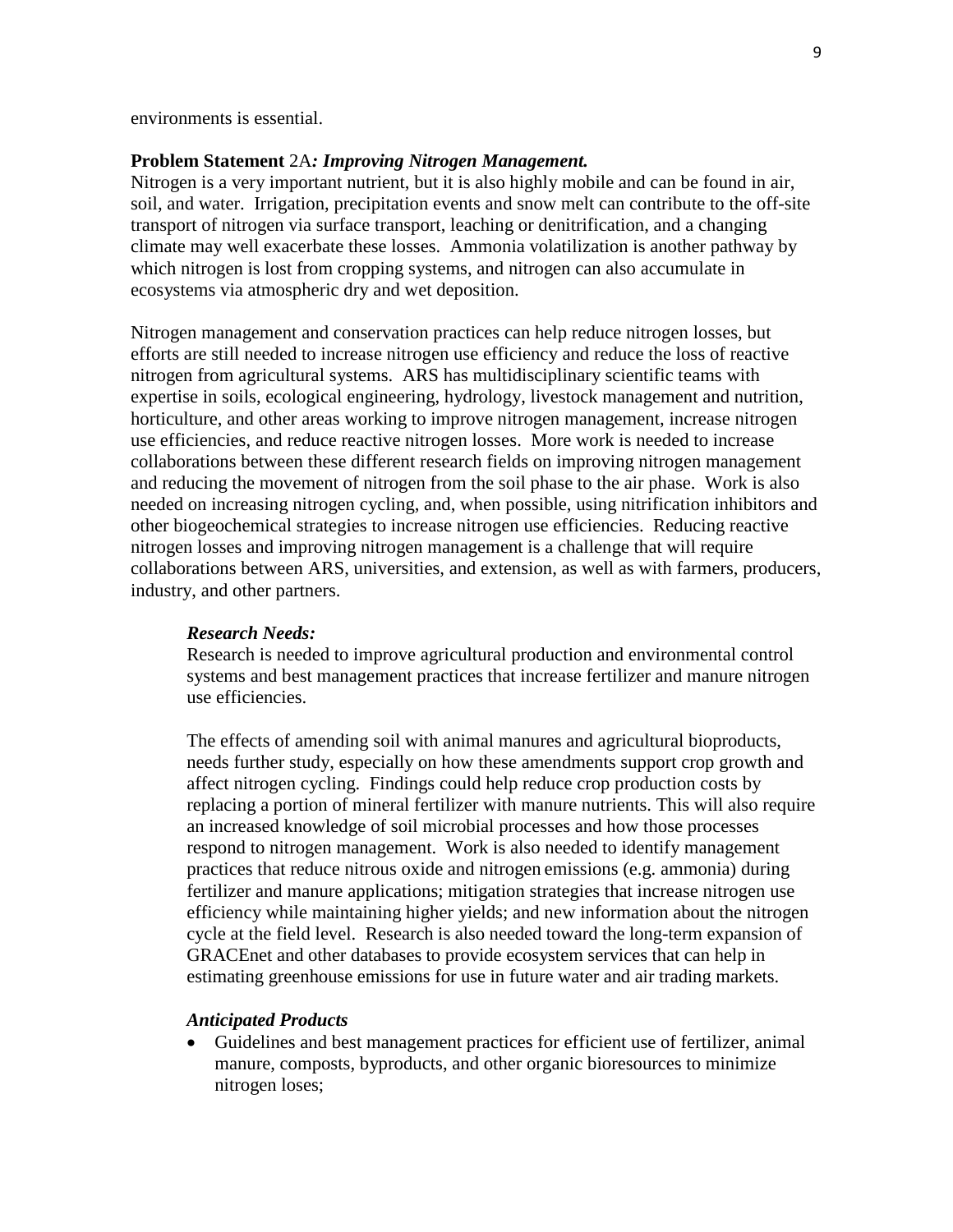- A new regional/national best nitrogen management practices database that includes nitrogen management practices for cover crops, crop rotations, and management of manure and other byproduct inputs;
- Decision support tools (e.g., models, apps, nitrogen indices) and databases for improved nitrogen management to be use by action agencies, policymakers, farmers, extension, and other cooperators;
- Improved models using calibration and validation approaches that exploit extensive data sets such as the GRACEnet/REAP data management system for providing estimates of national reactive nitrogen gas losses; and
- Nutrient control monitoring systems that reduce nitrogen losses to the environment.

## *Potential Benefits*

- Increased sustainable yields and profits for farmers and the protection of human health and ecosystems;
- Safer water and reduced losses of nitrogen from land application areas;
- Improved understanding and assessment of soil nitrogen cycle processes and nitrogen loss pathways;
- Less environmental risk through improved understanding of how spatial and temporal variability affects reactive nitrogen losses; and
- Increased productivity, profitability, and environmental stewardship through improved manure and fertilizer management and increased nitrogen use efficiency.

#### **Problem Statement 2B:** *Improving phosphorus management*.

Manure is a valuable source of phosphorus and can be used as fertilizer to reduce crop production costs. Increased phosphorus application efficiencies are needed to enhance and ensure sustainable agricultural production and to reduce environmental degradation of water sources. Phosphorus studies will result in a better understanding of the biological and physical cycles of soil phosphorus, as well as more information about phosphorus supplies from fertilizer, crop residues, cover crops, manure, and byproducts. This information will support efforts to improve cost-effective phosphorus management in crop production. Reducing phosphorous losses and improving phosphorus management is a challenge that will require collaborations between ARS, universities, and extension, as well as with farmers, producers, industry, and other partners.

#### *Research Needs*

Too much available phosphorus can result in negative environmental impacts. Research is needed on strategies to reduce phosphorus losses from surface runoff and leaching. Work is also needed to assess the effects of legacy phosphorus in the soil, including the impact on mycorrhizal fungi and other components of soil biological communities. Legacy phosphorus in the soil may require decades of management to reach environmentally acceptable levels. Practices are needed to mitigate its effects, including the use of soil amendments, and to manage the release of bioavailable manure-phosphorus to crops. Research is also needed on the roles of rhizosphere microbiology and enzymology in phosphorus turnover controls. There is limited understanding of the persistence of impacts of past phosphorus loadings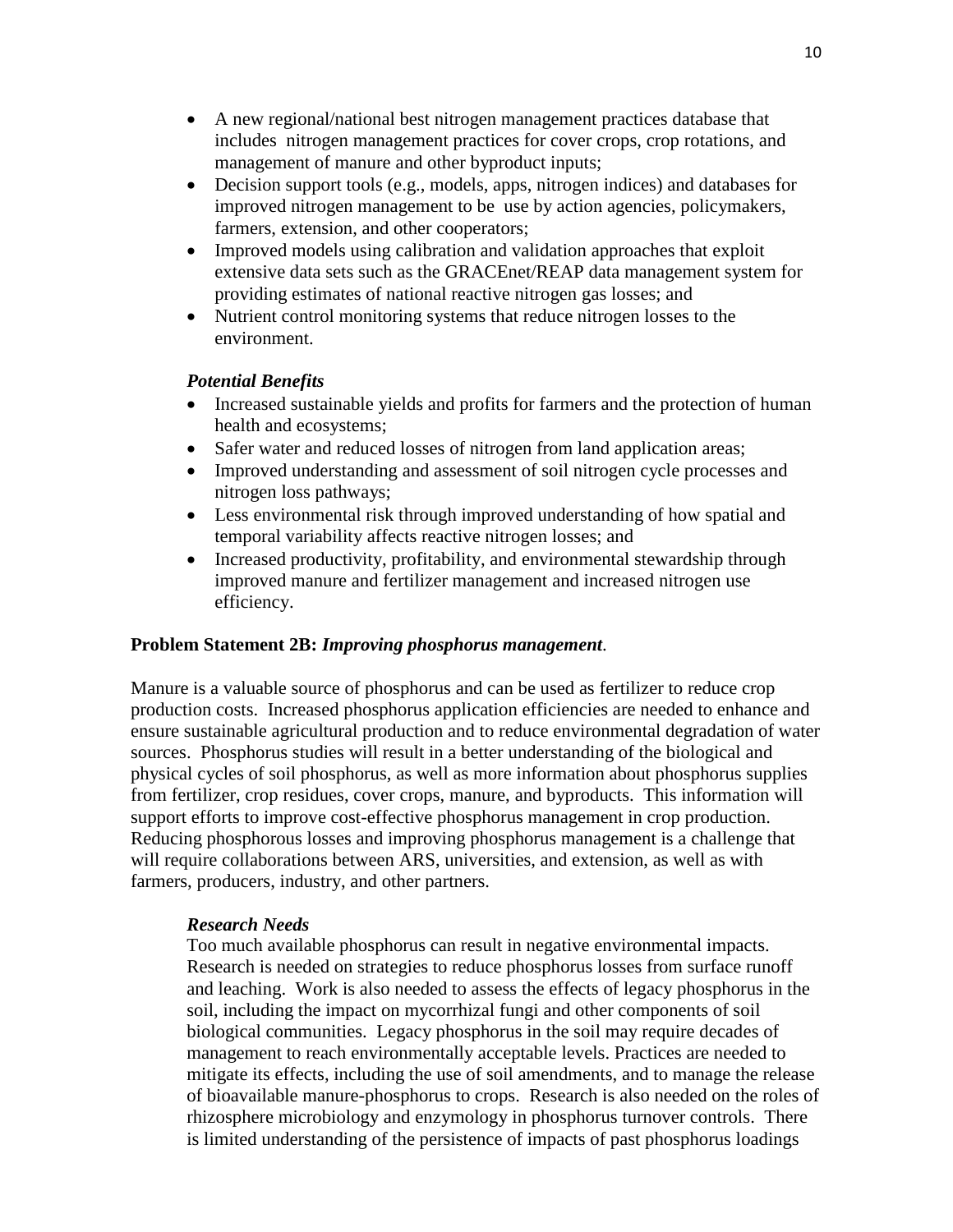and management, which is reducing the development of remedial BMP options. Research is needed for more accurate phosphorus management tools (models and Phosphorus-Index), and on using cover crops, chemical/physical agents, or other management strategies to increase plant-available phosphorus in soil through biological cycling. This can also include supporting the efficient use of phosphorus from byproducts via optimizing phosphorus release from manure/agricultural byproducts.

## *Anticipated Products*

- Guidelines and best management practices for efficient use of animal manure, composts, byproducts, and other organic bioresources to optimize the phosphorus release;
- Guidelines to reduce phosphorus occurrence in aquatic environments;
- Expanded technologies to support increased phosphorus use efficiency;
- Improved model routines for describing phosphorus fate and transport in soils; and
- Improved field-scale models or decision support systems, such as the Phosphorus Index, to improve environmental management of soil phosphorous.

## *Potential Benefits*

- Enhanced, sustainable yields;
- Increased efficiency and reduced production costs through exploitation of on-site bioproducts, such as manure;
- Increased economic return and reduced environmental risk through improved phosphorus use and recovery from animal production systems;
- Reduced phosphorus in aquatic environments; and
- Improved water quality and reduced eutrophication.

## **Problem Statement 2C***: Improved Understanding of Macro- and Micro-nutrient Cycling in Soils.*

A better understanding of soil biological communities and ecosystems, including plant roots and root exudates, is essential for better nutrient management. Nitrogen and phosphorus applications significantly increase yields and the uptake of other macro and micronutrients. New technologies and a better understanding of soil chemistry may allow for significant improvement in macro and micro-nutrient management. Nutrient cycling from agricultural amendments such as manure, fertilizers, and other agricultural byproducts are primary methods for providing necessary macro and micro nutrients to crops, and cover crops can be used to recycle nutrients to subsequent crops. Fertilizer costs and associated energy costs, can vary considerably, and using cover crops (green manures), on-site manure, and other agricultural bioproducts can reduce costs and ensure nutrient availability.

## *Research Needs*

Studies are needed on the removal rates of macro- and micro-nutrients from new, higher-yield cropping systems and from removing crop residues for bioenergy production. Long-term studies are needed to assess macro and micro-nutrients cycling in these cropping systems, as well as how cover crops and byproducts used to amend soils affect the potential cycling of macro- and micro-nutrients. Databases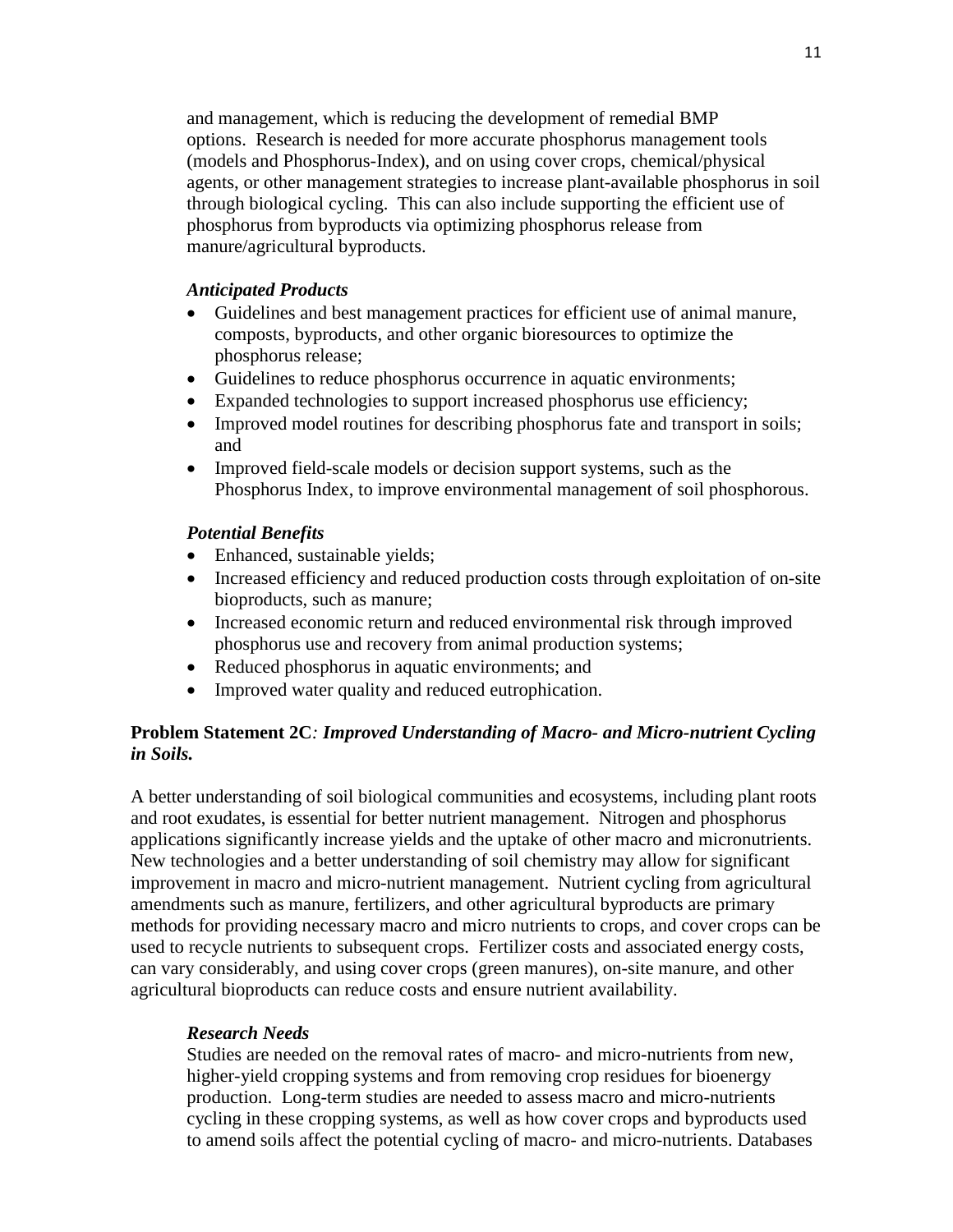and decision support systems are needed to help farmers make science-based decisions that can contribute to increased yields, economic returns, and soil and water conservation.

## *Anticipated Products*

- New and improved technologies for efficient collection, storage, use, and treatment of manure macro and micro-nutrients;
- Soil microbial inoculants for improving macro and micro-nutrient crop uptake;
- Value-added agricultural, industrial, and municipal byproducts with new macro and micro-nutrients' beneficial uses;
- New proximal nutrient sensors;
- Guidelines for efficient use of byproducts, with macro and micro-nutrient recommendations;
- Improved technologies to recycle and recover nutrients; and
- A new national/regional macro & micro-nutrient database that includes new best nutrient management practices for cover crops, crop rotations, and management of manure and other byproduct inputs, that can be used to construct models simulating crop management strategies and their effect on crop yields and macro and micro-nutrient cycling in soils.

## *Potential Benefits*

- Increased yields;
- Increased farmer profits;
- Enhanced, sustainable agricultural systems;
- Improved macro and micro-nutrient use efficiency;
- Improved soil and water quality;
- Improved science foundation for water quality credit programs;
- Efficient use of byproducts; and
- Improved collection, storage, and treatment of manure nutrients.

## **COMPONENT 2 RESOURCES**

Twenty (20) ARS research projects that are coded to National Program 212 address the research problems identified under Component 2. ARS locations that are assigned to these projects include:

| <b>AMES</b>          | <b>IA</b>       | (2 projects) |
|----------------------|-----------------|--------------|
| <b>AUBURN</b>        | AL              |              |
| <b>BELTSVILLE</b>    | MD              | (3 projects) |
| <b>BOWLING GREEN</b> | KY              |              |
| <b>BROOKINGS</b>     | SD              |              |
| <b>BUSHLAND</b>      | TX <sup>-</sup> |              |
| <b>CLAY CENTER</b>   | <b>NE</b>       |              |
| <b>FAYETTEVILLE</b>  | AR              |              |
| <b>FLORENCE</b>      | <b>SC</b>       |              |
| <b>FORT COLLINS</b>  | ററ              |              |
| <b>KIMBERLY</b>      |                 |              |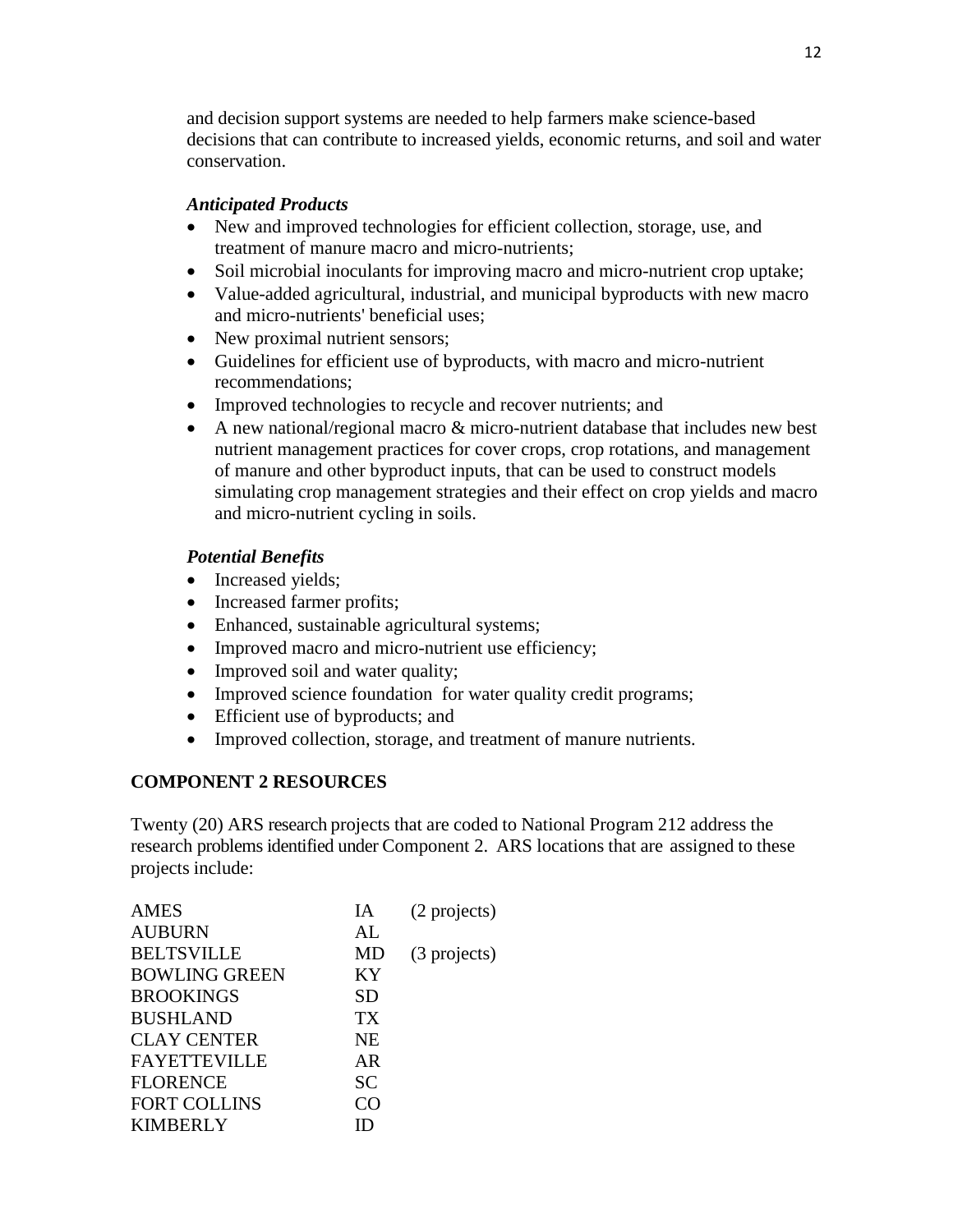| LINCOLN         | <b>NE</b> |
|-----------------|-----------|
| MADISON         | WI        |
| <b>MORRIS</b>   | MN        |
| PULLMAN         | WА        |
| <b>ST. PAUL</b> | <b>MN</b> |
| <b>TIFTON</b>   | GA        |

## **COMPONENT 3. REDUCING ENVIRONMENTAL RISK OF AGRICULTURAL OPERATIONS**

The loss of potential contaminants from agricultural landscapes to the surrounding environment can pose potential risks to plant, animal, and human health. These contaminants include pathogens, antibiotic-resistant bacteria, antibiotic-resistance genes, particulates of less than 10μm (PM10), gases, odorants, volatile organic compounds (VOCs), agrochemicals, pharmaceutically active compounds (PACs), heavy metals, and other contaminants. The generation, transport, and loss of these constituents and other materials of concern may be exacerbated by changing weather patterns attributed to climate change. A critical need exists to conduct research that will help reduce these potentially hazardous contaminants in agricultural systems.

Some agricultural, municipal, and industrial byproducts have potential for helping to restore soil and water quality and reduce undesirable air emissions, but assessments are needed to determine if this use might result in possible risks to human health. ARS can contribute research that supports cost-benefit assessments of using byproducts for remediation activities, as well as for identifying how these byproducts might be used in plant and animal production systems to improve soil and water quality and soil and plant health.

Research opportunities exist for understanding the source and processes that control the generation and transport of these emissions/materials from agricultural systems; creating and/or enhancing methods for monitoring and predicting contaminant losses from agricultural landscapes; and developing cost-effective management practices, tools, and systems to ameliorate these losses and their negative impacts on human and ecosystem health.

Robust prediction methods via modeling and other techniques would be helpful for assessing and managing offsite agricultural losses. Long-term studies of management practices can be utilized to reduce pathogens and antibiotic resistance, reduce emissions from livestock systems, reduce environmental risk of potential contaminants from cropping and postharvest systems, and reduce risk and increase beneficial uses of agricultural, industrial, and municipal byproducts.

## **Problem Statement 3A:** *Reducing pathogens and antibiotic resistance***.**

In agricultural systems, native soil-borne microbes are enriched by contributions from manures, composts, plant wastes, and other byproducts. Soil-borne and manure-borne pathogens cause economically important diseases. Soil is a natural reservoir of antibiotic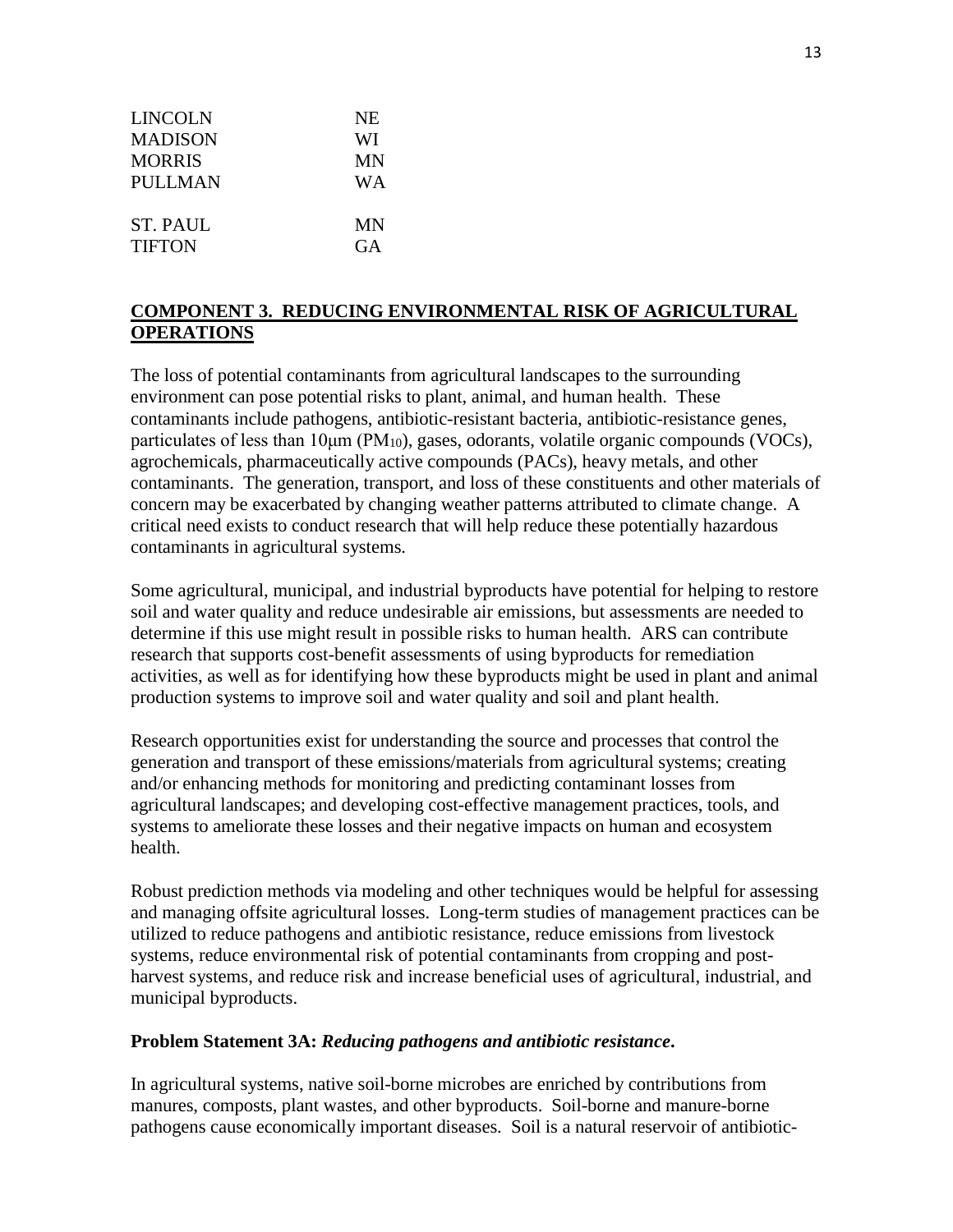resistant bacteria and antibiotic resistance genes, and there is concern that agricultural use of antibiotics and the land application of manures can enrich drug resistance among soil bacteria. Research is needed to survey and measure extant genetic antimicrobial resistance in soil to determine the specific impacts of agricultural management practices and whether resistance genes can be transferred into bacteria that cause disease. Agricultural antibiotics are thought to be transported off-site via the movement of manure-impacted soils in runoff, water, and air, and there is little information on how long antibiotics, other pharmaceuticals, resistant bacteria, and their genes persist in the environment or how they might affect soil functions.

## *Research Needs*

Work is needed to develop management systems and conservation practices that control and contain soil-borne and manure-borne microbes. To reduce off-site transport, information is needed at a range of landscape scales on the fate and transport of microbes and pharmaceutical chemicals. This includes information on how these substances are affected by management practices, tillage, soil type, and fluctuating climate conditions, and how they might be remediated via interactions with soil constituents, biochars, and other agricultural byproducts. It is essential to develop methods for measuring resistant bacteria and resistance genes in complex agricultural samples; describe relationships between the pharmaceutical chemicals, bacteria, and genes; incorporate baseline and control measurements; identify environmental "hot spots" of resistance; and collect data on how resistance changes over time at different locations.

## *Anticipated Products*

- Manure, soil, and waste treatment practices that mitigate pathogens and antibiotic resistance in agricultural, livestock, industrial, and municipal waste streams;
- Agricultural best management practices that reduce the off-site transport of pathogens and antibiotic resistance, including improved fate and transport models, survival data, and persistence data;
- Validated methods and procedures for measuring pathogens and antibiotic resistance in agroecosystems, and data measuring these parameters through time and space; and
- New database containing information about the types and amounts of antibiotic resistance on farms and in the environment.

## *Potential Benefits*

- Improved plant, animal, human, and environmental health; and
- Fewer pathogens, antibiotic-resistant bacteria, and antibiotic resistance genes being transported within and outside of agroecosystems.

#### **Problem Statement 3B:** *Managing Emissions from Farm Animal Systems.*

Livestock production systems will need to adapt to meet new national, State and regional emission standards and regulations. The development of a database related to emissions and management practices to reduce emissions is desperately needed to support the development of effective regulatory and policymaking tools by action agencies. In addition, information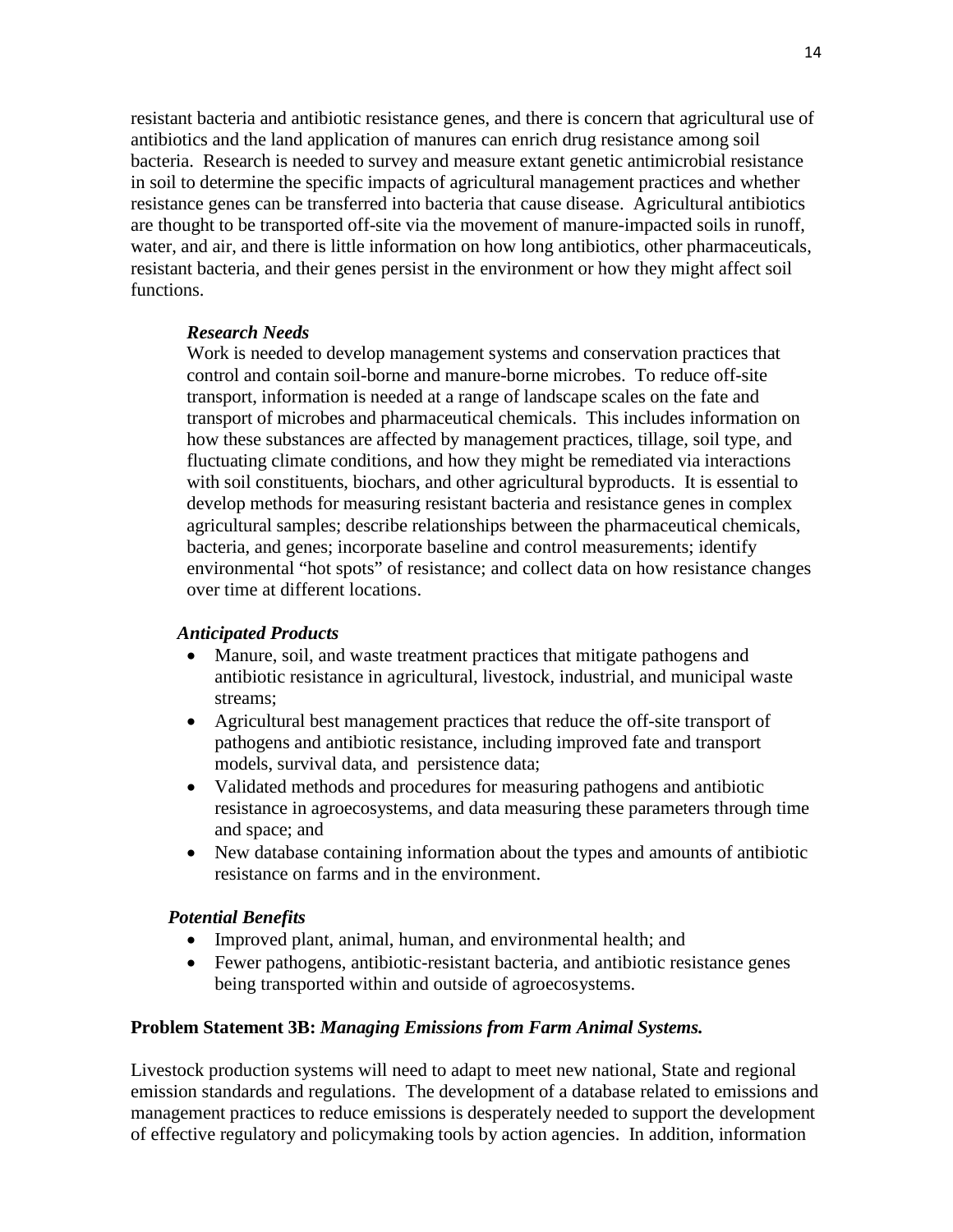is needed on the reactivity of emissions originating from livestock operations, and how the transport of these constituents ultimately affects air quality on a regional or national scale. Tools to predict emissions from livestock production systems will be needed to better understand, manage, and control emissions and protect agricultural workers, animals, neighboring communities, and natural areas. These prediction capabilities will assist in the development of baseline values to evaluate new emission reduction practices.

Technologies are also needed to minimize emissions and capture valuable nutrients, and reduce odors associated with livestock housing, manure handling/storage, and land application of manures. It is critical that the storage, handling, and land application of manure and agricultural byproducts be improved, as well as development of realistic and cost-effective waste management practices for a variety of livestock systems.

#### *Research Needs*

Characterization is needed of the major emissions pathways of gases and particulates/aerosols from livestock production systems, including information on emissions processes, temporal and spatial variability, and effects of climate and management practices on emissions. This includes the transport, deposition, and reactivity of emitted compounds and their effects on air and environmental quality. An important need is the evaluation and improvement of greenhouse gas inventories, models, and decision support tools that predict emissions from livestock whole-farm systems and describe chemical transformations within the manure, soil, and air, and fate of reactive compounds. Work is also needed to help other agencies scale up farm-scale emissions data to scales that meet their requirements, as well as to fill information gaps on how these processes will be impacted by changing climate and long-term management at a given location.

There is a need for development and evaluation of cost-effective emissions mitigation practices applicable at different phases of livestock production, including animal diets and feeding strategies, improved animal management and manure handling/treatment systems, and improved land application methods for manures. Novel techniques for odor adsorption and dispersion, as well as nutrient capture and re-use, would be helpful to farmers and ranchers.

#### *Anticipated Products*

- Livestock emission database that can be used for developing emission factors for whole farm systems and for model testing and validation;
- Technical guidelines for measuring/monitoring emissions from livestock production systems;
- Guidelines and on farm technologies to mitigate emissions from livestock operations, and assessments of mitigation strategy effectiveness;
- Improved mathematical, process-based simulation models and decision support tools that include dietary and management factors for predicting whole-farm gaseous and particulate/aerosol emissions, as well as transport and reactivity of these constituents in the atmosphere;
- Improved treatment technologies to capture nutrients and reduce emissions from livestock production systems; and
- Improved estimates for the USDA Agriculture Greenhouse Gas Inventory, EPA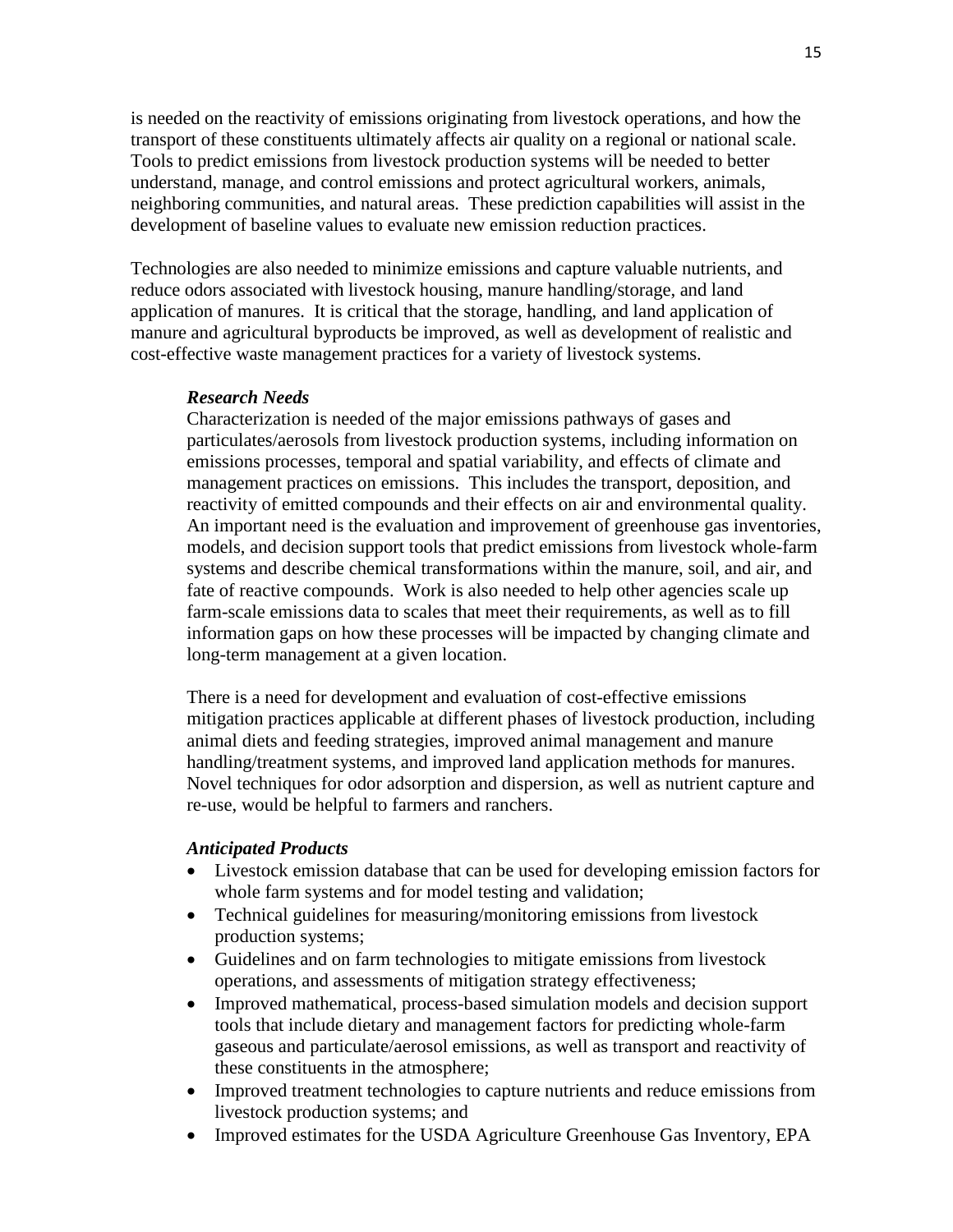National Emissions Inventory, and Intergovernmental Panel on Climate Change.

#### *Potential Benefits*

- Livestock producers are able to meet air emissions standards due to more accurate emission factors, inventories, models, and decision support tools that take into account livestock systems, climate, and management practices;
- Improved livestock system management that meets the growing demand for food, reduces the environmental footprint of production, and improves production and economic returns for farmers and ranchers; and
- Expanded use and contributions to Livestock GRACEnet (database, technical guidelines, and technology transfer) and information relevant to the mission of the USDA Climate Change Hub network.

## **Problem Statement 3C:** *Reducing Environmental Risk of Potential Contaminants from Cropping and Post-Harvest Systems.*

Data concerning the losses, transport, and fate of potential contaminants are lacking for many cropping systems at scales ranging from complex micro-environments to landscapes and regions, making management and policy decisions difficult. The effects of climate change on these processes are poorly understood. Datasets for post-harvest systems, such as cotton ginning and nut-hull removal, are incomplete. Volatile and semi-volatile agrochemicals and their formulations used in row crops can affect environmental quality. Heavy metals, pharmaceutically active compounds, and other emerging contaminants of concern are potential carcinogens, endocrine disruptors, or can be detrimental to animal, plant, and human health. Particulate matter may be transported offsite through erosion of fine dust particles due to wind erosion or through volatilization via energy/radiation and meteorological forcing. Emissions from land application of manure can affect neighboring communities and impact environmental quality at local and regional levels. Studies are needed that reflect realistic and economically viable management practices. Characterization and quantification will provide the necessary data to develop predictive models and enable the development of management practices to reduce these losses.

#### *Research Needs*

Research is needed to characterize the major pathways and factors affecting release, transport, and fate of particulate matter, volatile inorganic compounds, agrochemicals, soil particles, and greenhouse gas from agricultural production systems. Research is needed to characterize and quantify how bioactive compounds affect soils, plants, water quality, nutrient cycling, and organic matter decomposition, including how compounds of concerns are metabolized and transferred to edible plant tissues. More information is needed about how soil microbial communities and their activities affect the mission and fate of volatile compounds, nitrogenous compounds, methane, and hydrogen sulfide.

More research on particulate emissions from cropping and post-harvest agricultural operations is needed since newly promulgated air quality standards for particulate matter less than 2.5 microns ( $PM<sub>2.5</sub>$ ) have affected State Implementation Plans and triggered changes in the permitting process for agricultural operations. Research is required to develop additional drift mitigation technology and models for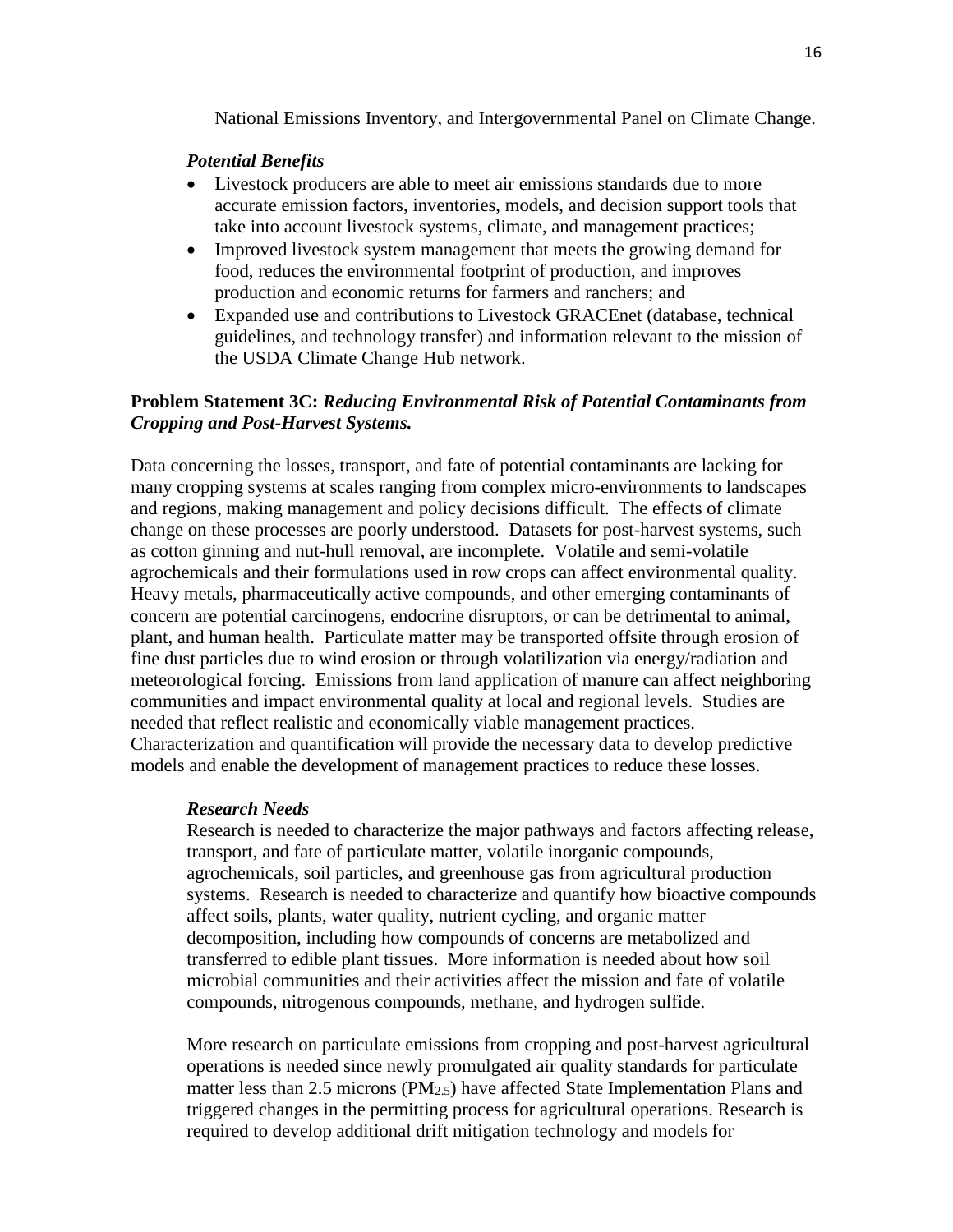agrochemicals, as well as information concerning practices designed to minimize drift during application and control post-application volatilization and re-deposition.

The interactions of potential contaminants across different landscapes and management combinations and the effects of a changing climate on contaminant releases need to be characterized and quantified. Information is needed to identify best management practices that reduce chemical losses and remediate trace element problems, and sediment losses, as well as computer models that can assess emissions and facilitate the evaluation of different management scenarios.

## *Anticipated Products*

- Improved methods to detect the environmental concentrations of potential contaminants in agroecosystems and quantify their release, transport, and fate;
- Databases for modeling losses of potential contaminants from agricultural systems under varying climatic conditions that can be used in discerning factors affecting release, transport, and fate and for simulation studies;
- New or improved mathematical and process-based simulation models for predicting release, transport, and fate of potential contaminants to guide management practices;
- Practical best management guidelines for the use, remediation, and control of agrochemicals that are tailored to the individual needs of diverse agricultural production systems; and
- New phytoremediation tools designed to help urban and traditional farmers speed the removal of soil contaminants so that the contaminants are not taken up by crops.

## *Potential Benefits*

- Improved sustainable production systems that help meet the growing national and global demand for food;
- Producers are able to meet State and Federal air quality regulations through better understanding of factors influencing contaminant transport and fate that consider crop type, climate, and management practices; and
- Reduced environmental risk of potential contaminants transport from agricultural operations, which will help protect air, water, and soil, and lower the risk of food-safety related problems in crop production.

## **Problem Statement 3D:** *Reducing Risk and Developing Beneficial Agricultural Uses of Agricultural, Industrial, and Municipal Byproducts***.**

Many agricultural, municipal, and industrial byproducts, if properly processed and used, may have specific benefits to water quality, soil quality, air quality, plant health, and plant and animal production systems. These byproducts need to be used in an environmentally sound manner that reduces disposal costs or converts them into marketable assets. The Environmental Protection Agency is actively encouraging Industrial Materials Recycling, with regulations adopted at the State level. At this time, State regulatory agencies lack tools for evaluating the beneficial use of these byproducts in agriculture or horticulture for their environmental sustainability. Research could provide critical information to State regulatory agencies about constituent phyto- and bio-availability in byproduct amendments,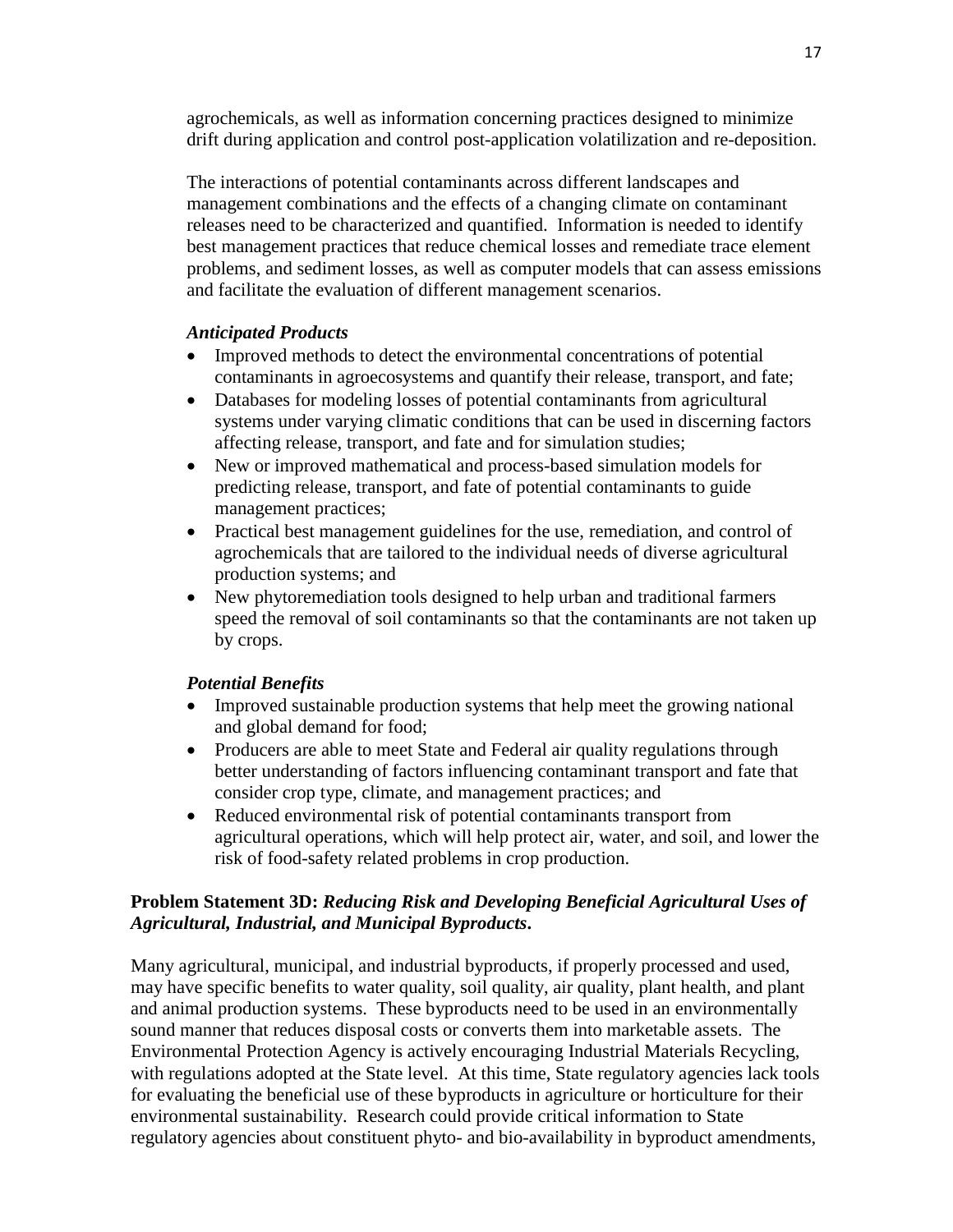and guidance on how to use these data to conduct pathway risk assessments to support use decisions. Municipal waste streams contain unused plant nutrients such as nitrogen and phosphorus, and technologies are being tested for their recapture, which would reduce the loss of essential plant nutrients by recycling them and minimize nutrient pollution of water bodies.

## *Research Needs*

Technologically sound methods are needed for processing byproducts into beneficial products that are commercially sustainable. This includes blending, composting, and amending byproducts, as well as developing land application and management techniques that will improve soil, water, and air quality and support plant growth. Many regulators are reluctant to approve land application, soil manufacturing, and other agricultural and horticultural uses of byproducts because they don't have information about how these byproducts may interact with soils, nutrient bioavailability, groundwater, and other soil-related functions and processes. Developing methods to examine and approve byproducts based on sound science will protect environmental quality; improve soil, water, and air quality; and increase profits for byproduct generators and the agricultural community. Research is also needed on improved formulations of agriculture byproducts as feedstock for industrial and agricultural applications. This includes creating and testing prototype byproducts for existing processes and technologies, measuring the fate and transport of byproduct components, measuring treatment efficacy and controlling processes, identifying beneficial properties, developing innovative processes, and applying real time cost-benefit evaluations to the findings. Research on the potential of these byproducts to improve soil physical and chemical properties and reclaim degraded soils is also needed.

#### *Anticipated Products*

- Byproducts that improve soils and/or remediate degraded or contaminated soils;
- Byproducts for use as components of manufactured soils, such as potting material in the horticulture industry;
- New agricultural byproducts for industrial applications;
- Guidelines for using byproducts to stabilize or sequester nutrients in manures and soils;
- Guidelines for beneficial uses of agriculture, industrial, and municipal byproducts;
- Byproduct-use decision trees for State, City, or Local agencies;
- Procedures to evaluate, process, and apply byproducts for long-term benefit; Generic test models or analyses;
- A model process for evaluating different types of byproducts for agricultural and horticultural use;
- Innovative products and processes to make agricultural economics more efficient and that add quality and value and/or lower feedstock costs for industrial processes; and
- Established sampling, analysis, and assessment protocols for agriculture, industrial, and municipal byproducts that provide accurate and reliable data for risk assessments.